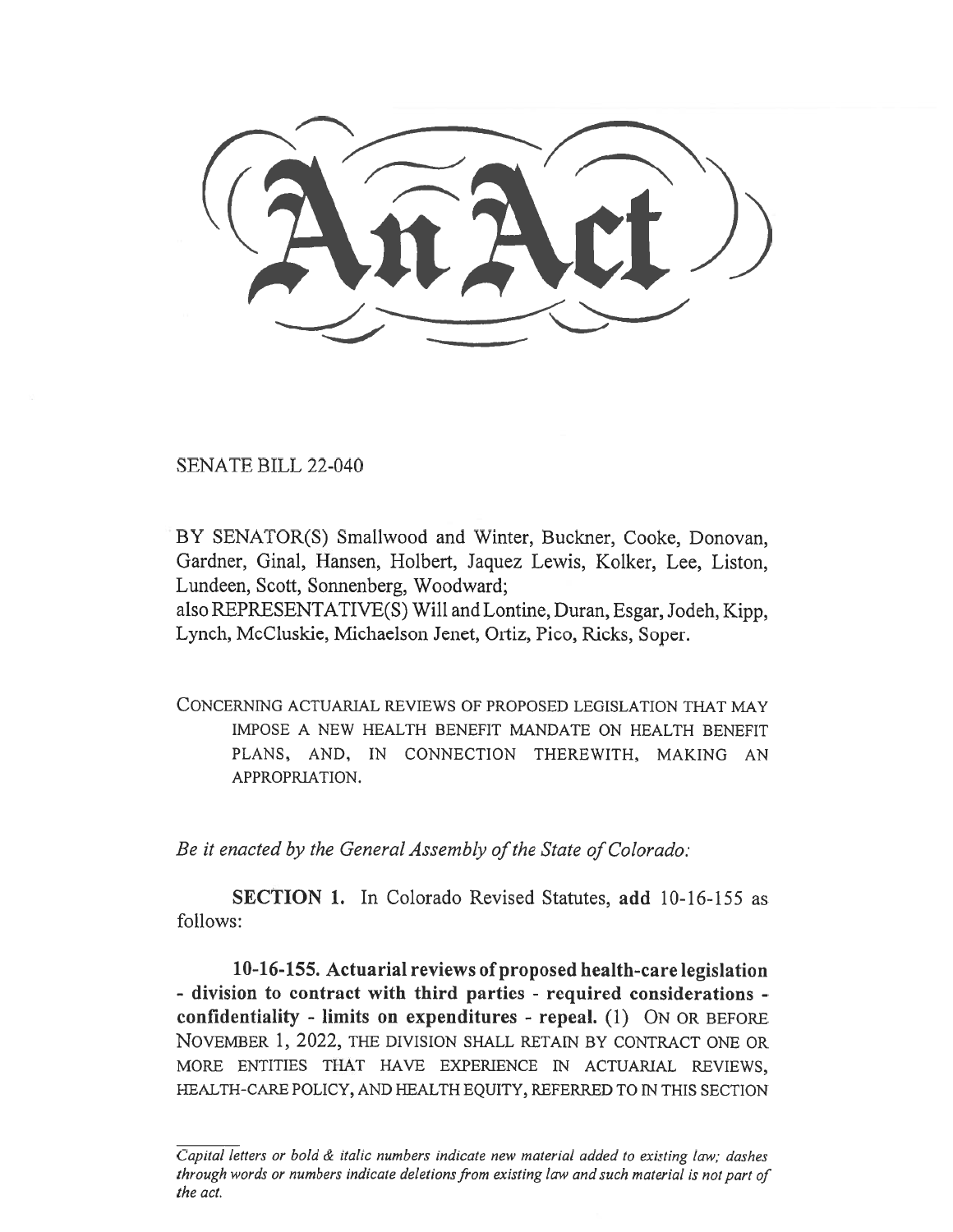AS THE "CONTRACTORS", FOR THE PURPOSE OF PERFORMING ACTUARIAL REVIEWS OF LEGISLATIVE PROPOSALS THAT MAY IMPOSE A NEW HEALTH BENEFIT COVERAGE MANDATE ON HEALTH BENEFIT PLANS OR REDUCE OR ELIMINATE COVERAGE MANDATED UNDER HEALTH BENEFIT PLANS, REFERRED TO IN THIS SECTION AS "LEGISLATIVE PROPOSALS". AT LEAST ONE OF THE CONTRACTORS MUST BE AN ACTUARY OR AN ACTUARIAL FIRM WITH EXPERIENCE IN ANALYZING HEALTH INSURANCE PREMIUMS. THE CONTRACTORS, UNDER THE DIRECTION OF THE DIVISION, SHALL CONDUCT ACTUARIAL REVIEWS OF UP TO SIX LEGISLATIVE PROPOSALS, REGARDLESS OF THE NUMBER OF LEGISLATIVE PROPOSALS THAT ARE REQUESTED FOR EACH REGULAR LEGISLATIVE SESSION BY MEMBERS OF THE GENERAL ASSEMBLY.

(2) BEFORE SEPTEMBER 1, 2022, THE DIVISION SHALL CONVENE A MEETING TO OBTAIN INPUT AND RECOMMENDATIONS FROM STAKEHOLDERS, INCLUDING REPRESENTATIVES OF THE HEALTH-CARE INDUSTRY, CONSUMER ADVOCATES, AND OTHER INTERESTED INDIVIDUALS, CONCERNING THE METHODOLOGY FOR CONDUCTING THE ANALYSIS DESCRIBED IN SUBSECTION (4) OF THIS SECTION.

(3) (a) A MEMBER OF THE GENERAL ASSEMBLY WHO REQUESTS AN ACTUARIAL REVIEW OF A LEGISLATIVE PROPOSAL SHALL SUBMIT THE REQUEST TO THE DIVISION NO LATER THAN SEPTEMBER 1 OF THE YEAR PRECEDING THE REGULAR LEGISLATIVE SESSION IN WHICH THE LEGISLATIVE PROPOSAL WILL BE PROPOSED.

(b) FOR EACH REGULAR LEGISLATIVE SESSION:

(I) UP TO TWO MEMBERS OF THE MAJORITY PARTY OF THE HOUSE OF REPRESENTATIVES MAY SUBMIT A REQUEST FOR AN ACTUARIAL REVIEW. IF MORE THAN TWO REQUESTS ARE SUBMITTED, THE DIVISION SHALL NOTIFY THE MAJORITY LEADER OF THE HOUSE OF REPRESENTATIVES, WHO SHALL SELECT THE TWO PROPOSALS THAT THE CONTRACTORS REVIEW.

(II) ONE MEMBER OF THE MINORITY PARTY OF THE HOUSE OF REPRESENTATIVES MAY SUBMIT UP TO ONE REQUEST FOR AN ACTUARIAL REVIEW. IF MORE THAN ONE REQUEST IS SUBMITTED, THE DIVISION SHALL NOTIFY THE MINORITY LEADER OF THE HOUSE OF REPRESENTATIVES, WHO SHALL SELECT THE PROPOSAL THAT THE CONTRACTORS REVIEW.

(III) UP TO TWO MEMBERS OF THE MAJORITY PARTY OF THE SENATE

## PAGE 2-SENATE BILL 22-040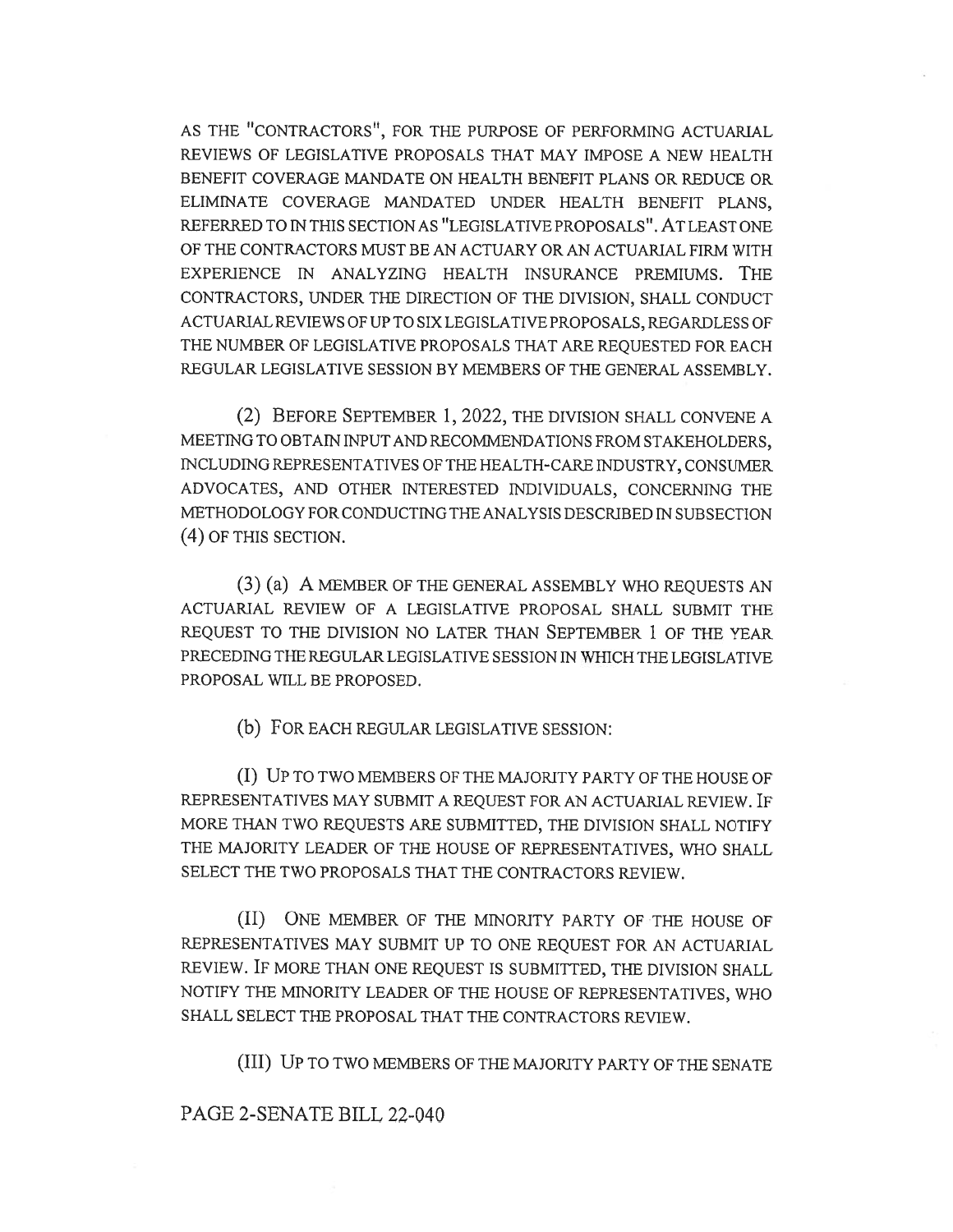MAY SUBMIT A REQUEST FOR AN ACTUARIAL REVIEW. IF MORE THAN TWO REQUESTS ARE SUBMITTED, THE DIVISION SHALL NOTIFY THE MAJORITY LEADER OF THE SENATE, WHO SHALL SELECT THE TWO PROPOSALS THAT THE CONTRACTORS REVIEW.

(IV) ONE MEMBER OF THE MINORITY PARTY OF THE SENATE MAY SUBMIT UP TO ONE REQUEST FOR AN ACTUARIAL REVIEW. IF MORE THAN ONE REQUEST IS SUBMITTED, THE DIVISION SHALL NOTIFY THE MINORITY LEADER OF THE SENATE, WHO SHALL SELECT THE PROPOSAL THAT THE CONTRACTORS REVIEW.

(c) ON OR BEFORE EACH SEPTEMBER 15, THE MAJORITY AND MINORITY LEADERS OF THE HOUSE OF REPRESENTATIVES AND THE SENATE SHALL NOTIFY THE DIVISION, AS MAY BE NECESSARY AS DESCRIBED IN THIS SUBSECTION (3), OF THE LEGISLATIVE PROPOSALS SUBJECT TO REVIEW UNDER SUBSECTION (1) OF THIS SECTION.

(4) AN ACTUARIAL REVIEW PERFORMED BY THE CONTRACTORS PURSUANT TO THIS SECTION MUST CONSIDER THE PREDICTED EFFECTS OF THE LEGISLATIVE PROPOSAL DURING THE FIVE AND TEN YEARS IMMEDIATELY FOLLOWING THE EFFECTIVE DATE OF THE LEGISLATIVE PROPOSAL, OR DURING ANOTHER TIME PERIOD FOLLOWING THE EFFECTIVE DATE OF THE LEGISLATIVE PROPOSAL IF SUCH CONSIDERATION IS MORE ACTUARIALLY FEASIBLE, INCLUDING:

(a) AN ESTIMATE OF THE NUMBER OF COLORADO RESIDENTS WHO WILL BE DIRECTLY AFFECTED BY THE LEGISLATIVE PROPOSAL;

(b) ESTIMATES OF CHANGES IN THE RATES OF UTILIZATION OF SPECIFIC HEALTH-CARE SERVICES THAT MAY RESULT FROM THE LEGISLATIVE PROPOSAL;

(c) ESTIMATES CONCERNING ANY CHANGES IN CONSUMER COST SHARING THAT WOULD RESULT FROM THE LEGISLATIVE PROPOSAL;

(d) ESTIMATES OF ANY INCREASES OR DECREASES IN PREMIUMS CHARGED TO COVERED PERSONS OR EMPLOYERS FOR HEALTH BENEFIT PLANS OFFERED IN THE INDIVIDUAL, SMALL GROUP, AND LARGE GROUP MARKETS THAT WOULD RESULT FROM THE LEGISLATIVE PROPOSAL;

 $\infty$ 

## PAGE 3-SENATE BILL 22-040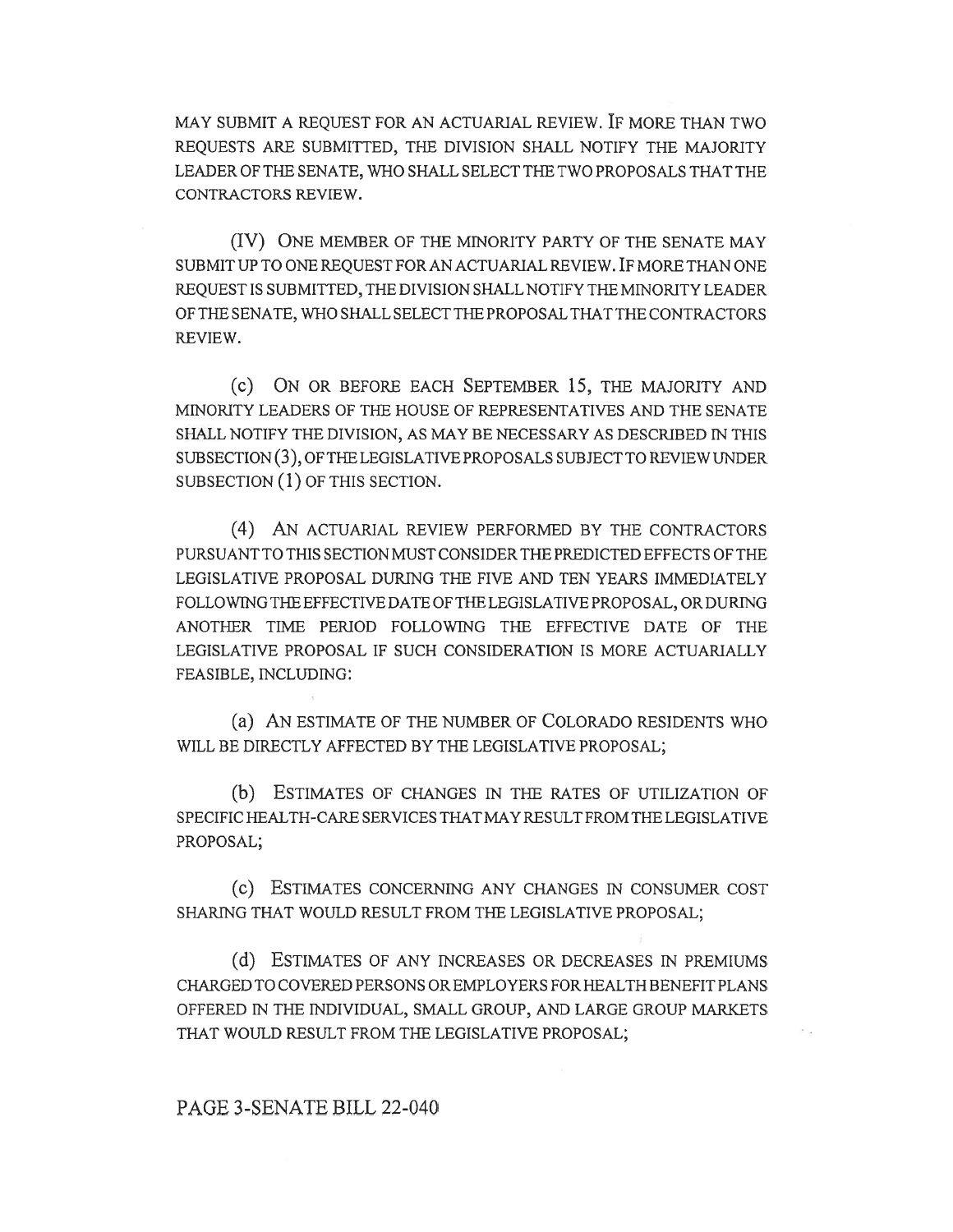(e) AN ESTIMATE OF THE OUT-OF-POCKET HEALTH-CARE COST CHANGES ASSOCIATED WITH THE LEGISLATIVE PROPOSAL;

(f) AN ESTIMATE OF THE POTENTIAL LONG-TERM HEALTH-CARE COST CHANGES ASSOCIATED WITH THE LEGISLATIVE PROPOSAL;

(g) IDENTIFICATION OF ANY POTENTIAL HEALTH BENEFITS FOR INDIVIDUALS OR COMMUNITIES THAT WOULD RESULT FROM THE LEGISLATIVE PROPOSAL; AND

(h) To THE EXTENT PRACTICABLE, THE SOCIAL AND ECONOMIC IMPACTS OF THE LEGISLATIVE PROPOSAL.

(5) AN ACTUARIAL REVIEW PERFORMED PURSUANT TO THIS SECTION MUST:

(a) PRESENT THE INFORMATION DESCRIBED IN SUBSECTION (4)(d) OF THIS SECTION IN TERMS OF PERCENTAGE INCREASE OR DECREASE AND IN TERMS OF PER-MEMBER, PER-MONTH CHARGES;

(b) PRESENT THE INFORMATION DESCRIBED IN SUBSECTION (4)(e) OF THIS SECTION IN TERMS OF DOLLAR AMOUNTS;

(c) PROVIDE, IF AVAILABLE, INFORMATION CONCERNING WHO WOULD BENEFIT FROM ANY COST CHANGES AND HEALTH BENEFITS FROM THE LEGISLATIVE PROPOSAL, AS IDENTIFIED IN SUBSECTIONS (4)(c), (4)(e), (4)(f), (4)(g), AND (4)(h) OF THIS SECTION, AND ANY DISPROPORTIONATE EFFECTS THAT THE LEGISLATIVE PROPOSAL WOULD HAVE ON COLORADANS, WHICH INFORMATION, IF AVAILABLE, MUST BE DISAGGREGATED, AT A MINIMUM, BY RACE, ETHNICITY, SEX, GENDER, AND AGE; AND

(d) INCLUDE, TO THE EXTENT PRACTICABLE, A QUALITATIVE ANALYSIS OF THE IMPACTS OF THE LEGISLATIVE PROPOSAL. FOR THE PURPOSES OF THIS SUBSECTION (5)(d), A MEMBER OF THE GENERAL ASSEMBLY WHO REQUESTS AN ACTUARIAL REVIEW OF A LEGISLATIVE PROPOSAL PURSUANT TO THIS SECTION MAY DESIGNATE ONE OR MORE PERSONS TO PROVIDE DATA TO THE CONTRACTORS IN ORDER TO INFORM A QUALITATIVE ANALYSIS OF THE LEGISLATIVE PROPOSAL.

(6) IN PERFORMING ACTUARIAL REVIEWS OF LEGISLATIVE

PAGE 4-SENATE BILL 22-040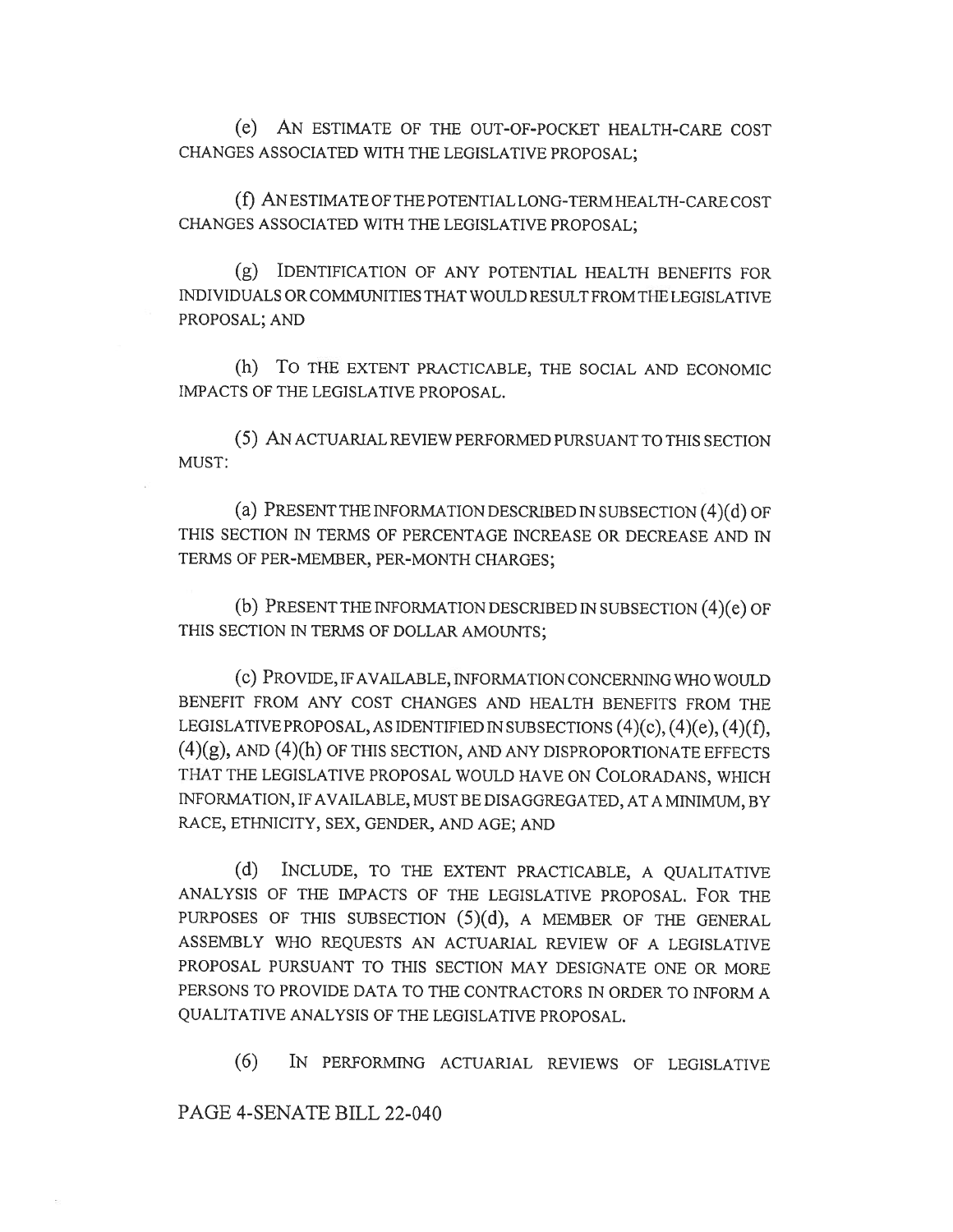PROPOSALS, THE CONTRACTORS MAY UTILIZE DATA FROM THE ALL-PAYER HEALTH CLAIMS DATABASE DESCRIBED IN SECTION 25.5-1-204, DATA COLLECTED FROM CARRIERS, OR DATA FROM OTHER SOURCES. CARRIERS SHALL PROVIDE INFORMATION TO, AND OTHERWISE COOPERATE WITH, THE CONTRACTORS AND THE DIVISION FOR THE PURPOSES OF THIS SECTION.

(7) THE COMMISSIONER IS NOT REQUIRED TO COMPLY WITH THE STATE "PROCUREMENT CODE", ARTICLES 101 TO 112 OF TITLE 24, FOR THE PURPOSES OF HIRING CONTRACTORS BY NOVEMBER 1, 2022, AS DESCRIBED IN SUBSECTION (1) OF THIS SECTION, OR FOR CONTRACTING FOR THE COLLECTION OF DATA, BUT THE COMMISSIONER SHALL COMPLY WITH THE STATE "PROCUREMENT CODE" WHEN HIRING CONTRACTORS OR CONTRACTING FOR THE COLLECTION OF DATA AFTER NOVEMBER 1, 2022.

(8) A REQUEST FOR AN ACTUARIAL REVIEW PURSUANT TO THIS SECTION AND THE FINAL REPORT RESULTING FROM SUCH A REQUEST SHALL BE TREATED AS CONFIDENTIAL EXCEPT BY THE MEMBER OF THE GENERAL ASSEMBLY WHO MADE THE REQUEST UNTIL THE LEGISLATIVE PROPOSAL THAT IS THE SUBJECT OF THE ACTUARIAL REVIEW IS INTRODUCED IN THE REGULAR LEGISLATIVE SESSION FOLLOWING THE SUBMISSION OF THE REQUEST FOR THE ACTUARIAL REVIEW OR, IF NO SUCH LEGISLATIVE PROPOSAL IS INTRODUCED, UNTIL AFTER THE END OF THE LEGISLATIVE SESSION FOLLOWING THE SUBMISSION OF THE REQUEST.

(9) NOTWITHSTANDING ANY OTHER PROVISION OF THIS SECTION TO THE CONTRARY, THE DIVISION SHALL NOT ENGAGE ANY CONTRACTOR TO PERFORM AN ACTUARIAL REVIEW AS DESCRIBED IN THIS SECTION UNLESS THE DIVISION DETERMINES THAT THERE ARE ADEQUATE RESOURCES AVAILABLE WITHIN EXISTING APPROPRIATIONS TO COMPENSATE THE CONTRACTOR FOR THE ACTUARIAL REVIEW.

(10) THE DIVISION MAY SEEK, ACCEPT, AND EXPEND GIFTS, GRANTS, AND DONATIONS FOR THE PURPOSES OF THIS SECTION.

(11) THIS SECTION IS REPEALED, EFFECTIVE NOVEMBER 1, 2027.

SECTION 2. In Colorado Revised Statutes, 2-2-322, add (5) as follows:

2-2-322. Fiscal notes - repeal.  $(5)(a)$  IN PREPARING A FISCAL NOTE

PAGE 5-SENATE BILL 22-040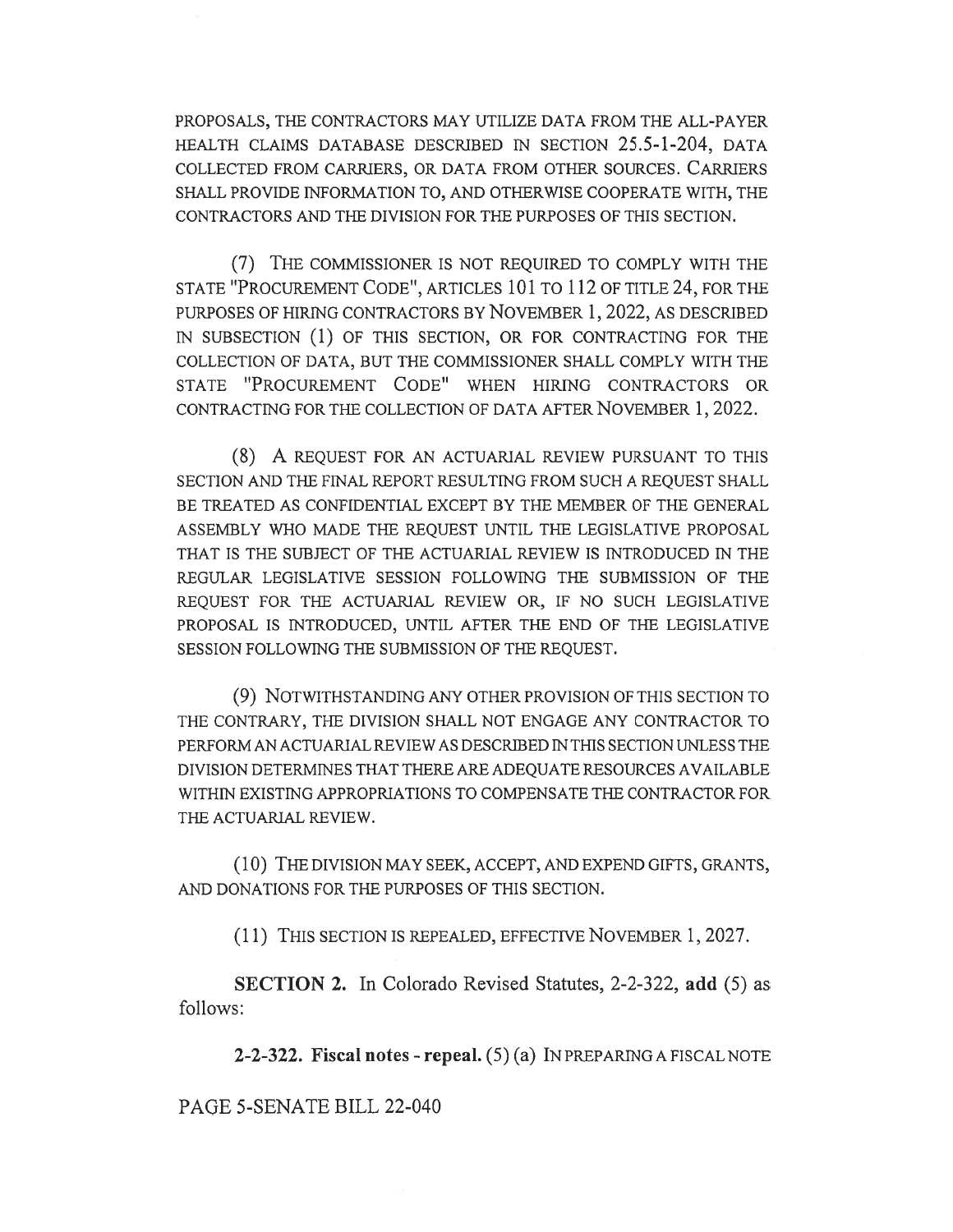FOR ANY LEGISLATIVE PROPOSAL THAT MAY IMPOSE A NEW HEALTH BENEFIT COVERAGE MANDATE ON HEALTH BENEFIT PLANS OR MANDATE A REDUCTION OR ELIMINATION OF COVERAGE UNDER A HEALTH BENEFIT PLAN AND FOR WHICH A REPORT HAS BEEN PREPARED BY A CONTRACTOR PURSUANT TO SECTION 10-16-155, THE LEGISLATIVE SERVICE AGENCY CHARGED WITH PREPARING THE FISCAL NOTE SHALL INCLUDE A STATEMENT THAT A REPORT HAS BEEN PREPARED BY THE CONTRACTORS FOR THE LEGISLATIVE PROPOSAL PURSUANT TO SECTION 10-16-155 AND SUBMITTED TO THE DIRECTOR OF RESEARCH OF THE LEGISLATIVE COUNCIL BY THE DIVISION, INCLUDING AN INDICATION OF HOW THE CONTRACTORS' FINAL REPORT MAY BE OBTAINED IN ITS ENTIRETY.

(b) THIS SUBSECTION (5) IS REPEALED, EFFECTIVE NOVEMBER 1, 2027.

SECTION 3. Appropriation. (1) For the 2022-23 state fiscal year, \$100,000 is appropriated to the department of regulatory agencies for use by the division of insurance. This appropriation is from the division of insurance cash fund created in section 10-1-103 (3), C.R.S. To implement this act, the division may use this appropriation as follows:

(a) \$50,000 for personal services, which amount is based on an assumption that the division will require an additional 0.3 FTE; and

(b) \$50,000 for operating expenses.

SECTION 4. Act subject to petition - effective date. This act takes effect at 12:01 a.m. on the day following the expiration of the ninety-day period after final adjournment of the general assembly; except that, if a referendum petition is filed pursuant to section 1 (3) of article V of the state constitution against this act or an item, section, or part of this act within such period, then the act, item, section, or part will not take effect unless approved by the people at the general election to be held in